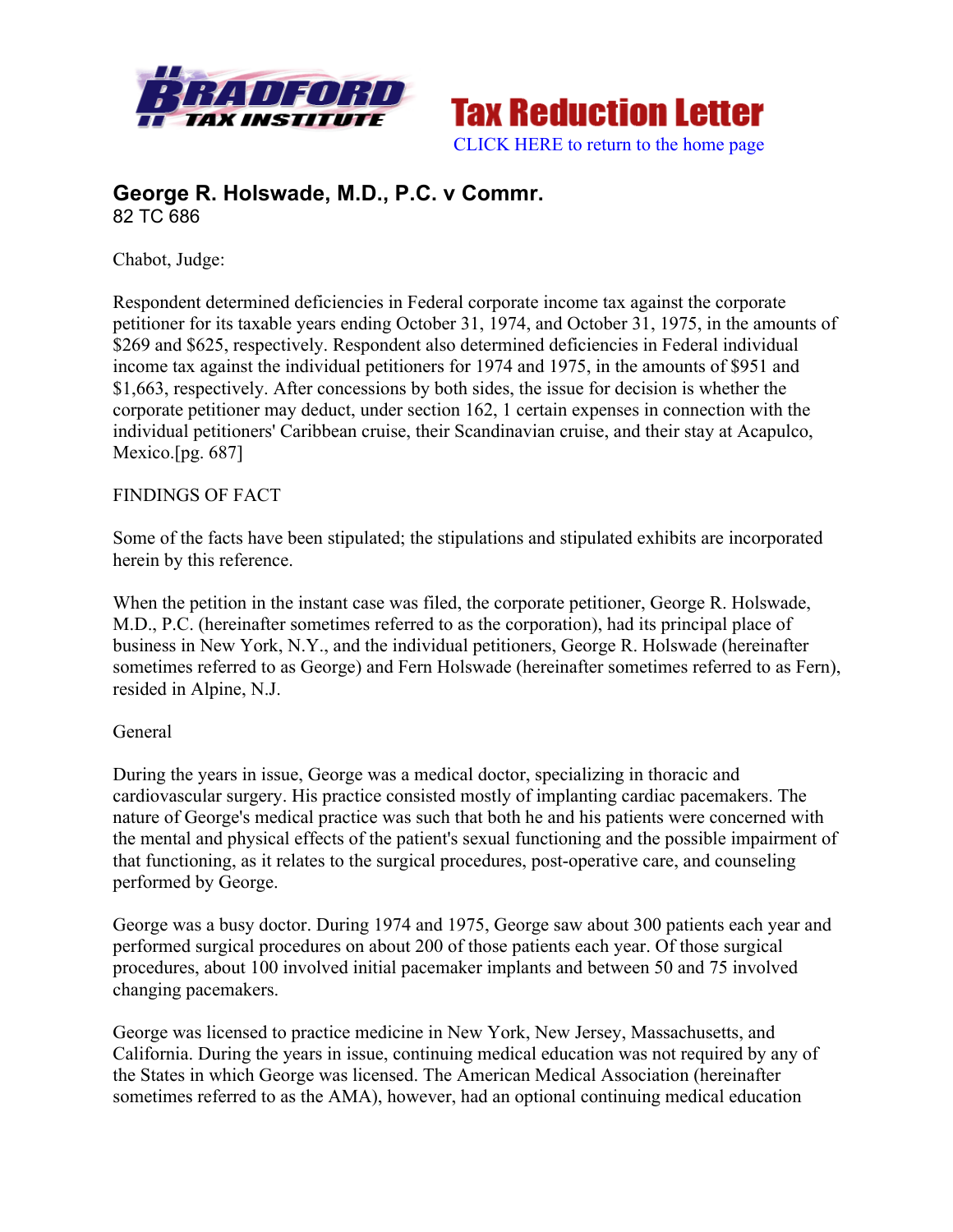program. Under this program, it classified education courses into two categories-category 1 and category 2. The continuing medical education in category 1 is considered to be of higher quality than that in category 2.

During the years in issue, George attended a meeting of the American College of Surgeons, which constituted a week-long continuing medical education program, and the annual meetings [pg. 688]of the American Association for Thoracic Surgery and the Society of Thoracic Surgeons.

George conducted his practice at a hospital until some time in 1967, when he moved his medical practice to a private office.

On November 16, 1972, the corporation was organized as a professional corporation. Its sole business activity was the practice of medicine. George was the sole shareholder of the corporation. George and Fern were officers of the corporation, George being its president and Fern being its secretary. During the years in issue in the instant case, the corporation had two employees-George and a receptionist-secretary; Fern did not get paid for her work as the corporate secretary.

For the years in issue, the corporation's taxable year began on November 1 and ended on October 31.

The Corporation made contributions to the George R. Holswade, M.D., P.C. Retirement Trust (hereinafter sometimes referred to as the trust), under an employee profit-sharing plan and an employee pension plan. George and Fern were the only trustees of the trust. During the corporation's taxable years 1974 and 1975, its contributions to the trust amounted to \$28,236 and \$28,742, respectively. Investment decisions for the trust were made by George and Fern, in consultation with an attorney and the broker involved in the transaction.

Between June and September in both 1974 and 1975, George and Fern vacationed for several long weekends in a house they had in or near the Pocono Mountains in Pennsylvania. George and Fern vacationed for 2 weeks during the summer of 1975 at Cape Cod, Mass.

# Caribbean Cruise

During the period from March 8 through March 16, 1974, George and Fern took a cruise aboard the SS Queen Elizabeth II (hereinafter sometimes referred to as the QE II). The QE II is equipped with facilities and activities usually associated with a luxury hotel, including movie theaters, bars and cocktail lounges, ballrooms, night club acts, casino gambling, shuffleboard, paddle tennis, table tennis, and a gymnasium.

Traveling by airplane, on March 8, 1974, George and Fern left New York, arrived at Bridgetown, Barbados, West Indies, that evening and boarded the QE II. The QE II sailed from [pg. 689] Bridgetown on March 8, 1974, and docked at New York, N.Y., on March 16, 1974. During this cruise, the QE II stopped at three ports in the Caribbean-Caracas, Curacao, and Nassau-and at Port Everglades, Florida. At the three ports in the Caribbean and at Port Everglades, George and Fern left the QE II for shopping and sightseeing. George and Fern stayed in Caracas about 7 or 8 hours, in Curacao and Nassau about 3 or 4 hours each, and in Port Everglades about 1 or 2 hours.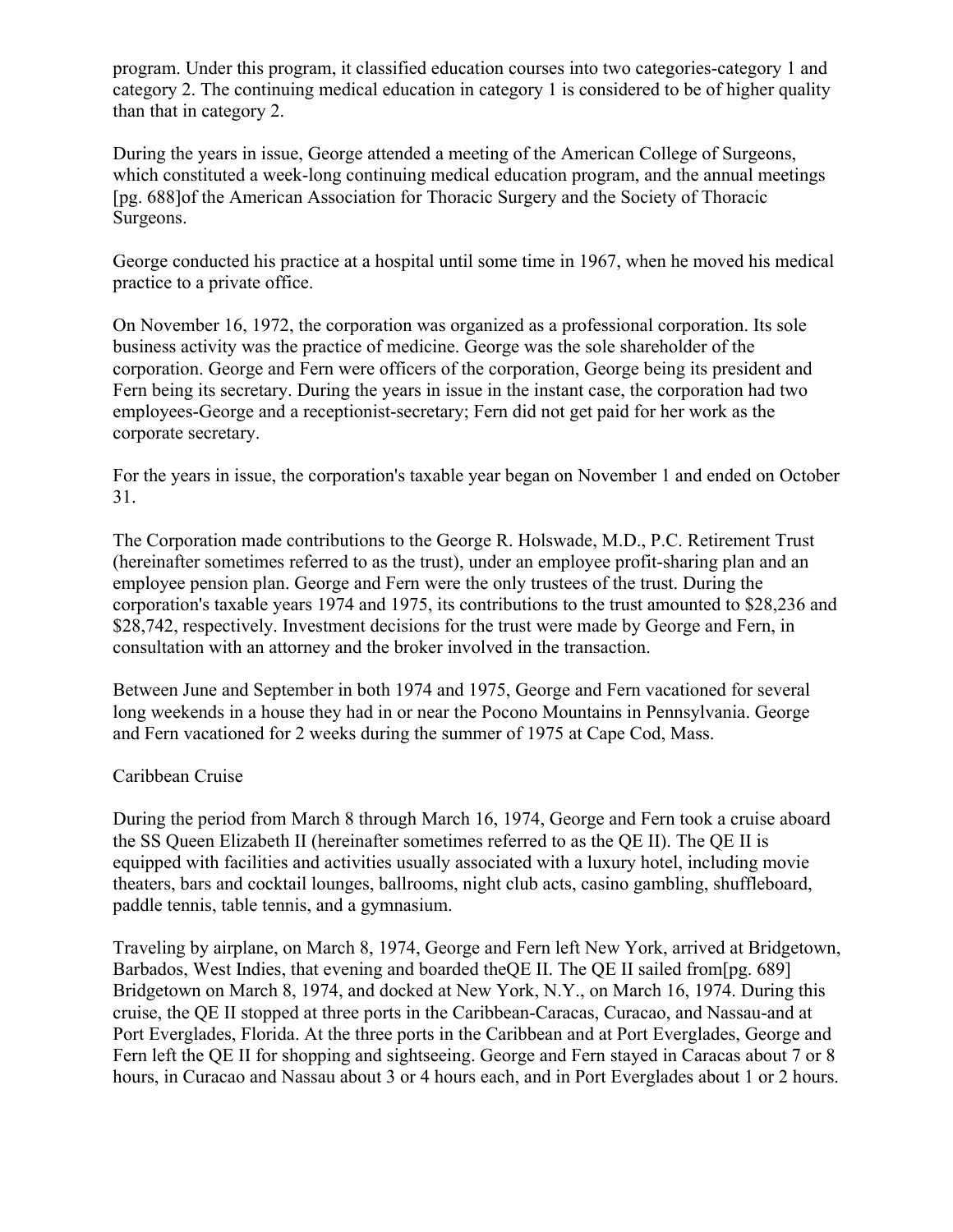During the cruise, a seminar, entitled "Seminar at Sea", was conducted on board the QE II. This seminar was sponsored by the American Professional Practice Association (hereinafter sometimes referred to as APPA), and the National Association of Residents and Interns (hereinafter sometimes referred to as NARI). APPA and NARI are organizations interested in the business and economic aspects of a medical practice. George is a member of APPA. Most of those who attended the Seminar at Sea were physicians or dentists, and their spouses. The seminar lectures were scheduled for a total of 151/2 hours. The scheduled dates, times, and topics of these lectures are shown in table 1.

#### TABLE 1

Date and time Topic Topic Saturday, Mar. 9, 1974 AAFMG, ABA, APPA, NAP, NARI, PDE-- 9 a.m. - 1 p.m. Who we are - and What we are all about. Investment ABC's for Financial Security. Getting the most from your membership-- Plans and Programs. Question and Answer Discussion Panel. Tuesday, Mar. 12, 1974 Stocks - Bonds - Mutual Funds: 9 a.m. - 1 p.m. Stocks - Potentially good investments today. Bonds - Many types for many purposes. Mutual Funds - Are they passe' - or should we give them another look? Are you prepared to be a Widow? a Widower? The Dangers of JOINT Ownership. Why buy Real Estate? When? Where? How? Question and Answer Discussion Panel. Tuesday, Mar. 12, 1974<1> Where Tax Shelters fit in prudent planning. 2:30 p.m. - 4:30 p.m. Professional help in Money Management.

[pg. 690]

 Who needs a Will? Question and Answer Discussion Panel. Friday, Mar. 15, 1974 National Health Insurance Legislation and how 9:30 a.m. - 1 p.m. it will affect you. Is the Corporate Route still attractive? Retirement Plans - in light of recent and pro posed legislation: Expanded Keogh - for non incorporated. Pension Limitations - for Professional corpo rations. Is Your Medical Reimbursement Plan all that it should be? Question and Answer Discussion Panel. Friday, Mar. 15, 1974 Ask the Experts - Your questions on PCs and 2:30 p.m. - 4:30 p.m. Funding of Pension and Profit-Sharing Plans. (Panel Discussion)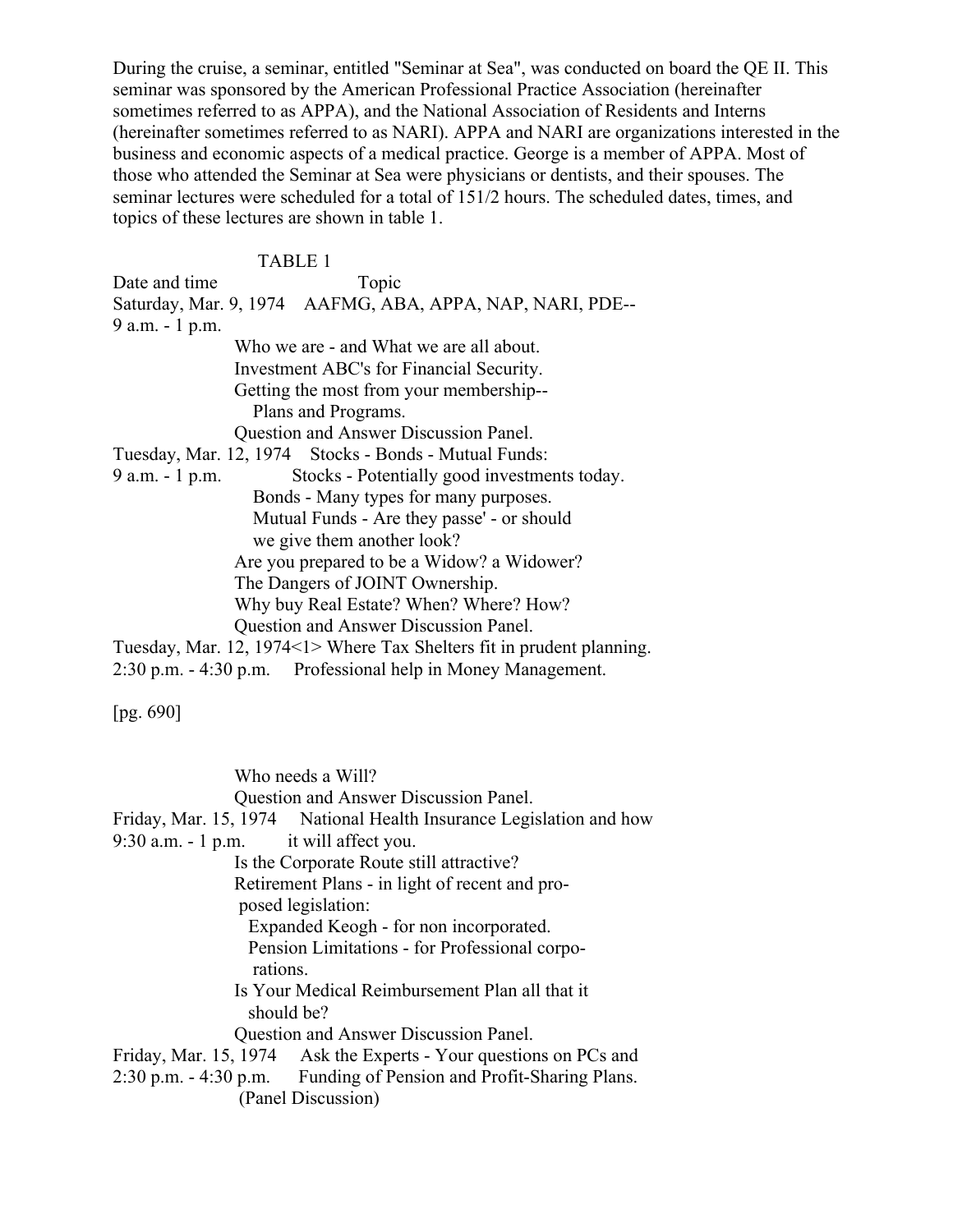---------------------------------------------------------------------------

<1>This session was actually held on Wednesday, Mar. 13, 1974, for about 3 1/2 hours in the morning.

The change in the Tuesday afternoon program resulted in the lectures lasting about 17 hours. George and Fern attended these lectures and took extensive notes.

George received at least one or two referrals from the people he met during the cruise. Drumming up business, however, was not George's objective in taking the cruise. The fact that the Seminar at Sea was given aboard theQE II affected George's decision to attend.

The registration fees for George and Fern for the Seminar at Sea totalled \$110, or \$55 each. The cost of the trip arrangements 2 for both George and Fern was \$1,074.

The corporation paid \$1,184 for the travel arrangements (\$1,074) and registration fee (\$110), and deducted this amount as travel expenses on its Federal corporate income tax return for its 1974 fiscal year.

George and Fern did not include any amount of the total cost of the Caribbean cruise (\$1,184) as an item of income on their 1974 joint Federal individual income tax return.[pg. 691]

On March 15, 1974, during the 31/2-hour morning lecture and the two-hour afternoon lecture (for a total of 51/2 hours), matters relating to employee plans were discussed. The matters discussed in the other 111/2 hours of lectures related primarily to the personal, financial planning of individuals, such as the physicians and their spouses who attended the lectures. George and Fern intended the cruise to be primarily a vacation for them.

Scandinavian Cruise

During the period from July 18 through August 1, 1975, George and Fern took a cruise aboard the SS Stella Maris (hereinafter sometimes referred to as the Stella Maris). The cruise was entitled the "Best of Scandinavia." The Stella Maris is smaller than theQE II ; it is equipped with one small swimming pool and one small dance floor, but does not have movie theaters, nightclub acts, or gambling casinos.

Traveling by airplane, George and Fern left New York on July 17, 1975, arrived at Bergen, Norway, on July 18, 1975, and boarded theStella Maris on July 18, 1975. The Stella Maris sailed from Bergen on July 18, 1975, and docked at Stockholm, Sweden, on July 31, 1975. On August 1, 1975, George and Fern traveled by airplane from Stockholm to New York. During this cruise, the Stella Maris was scheduled to sail to and stop at various North Sea and Baltic Sea ports, as shown in table 2.

| <b>TABLE 2</b> |                        |
|----------------|------------------------|
| Port           | Number of hours docked |
| Bergen         | more than 24           |
| Geiranger      | 71/2                   |
| Hellesylt      |                        |
| Oslo           | x                      |
| Aarhus         |                        |
|                |                        |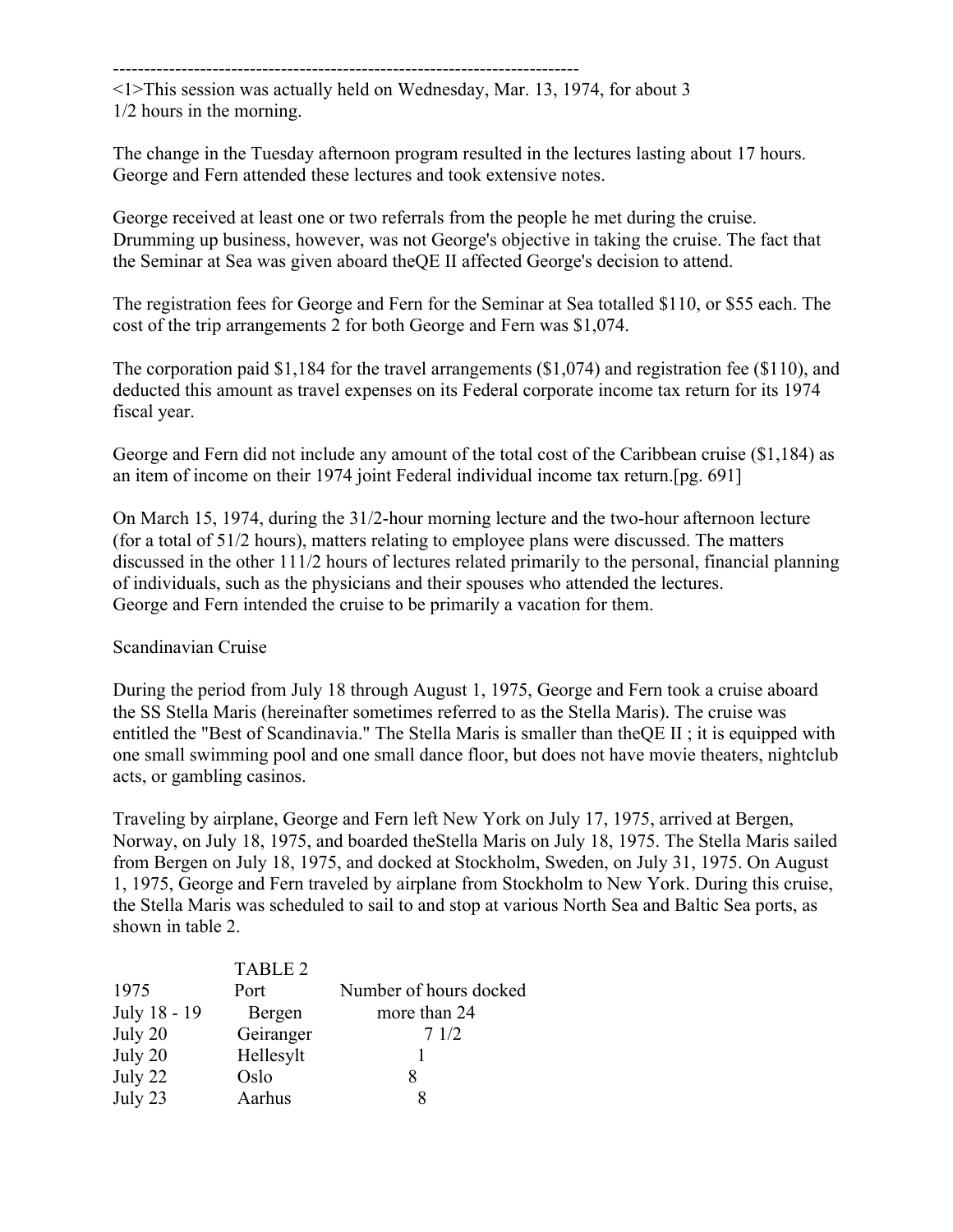| July 24 - 25 | Copenhagen | 35 |
|--------------|------------|----|
| July 26      | Visby      |    |
| July 28 - 29 | Leningrad  | 41 |
| July 30      | Helsinki   | h  |

Also, during the cruise, 16 optional sightseeing side trips, at or near the ports where the Stella Maris docked, were [pg. 692] available to George and Fern. Gorgeb and Fern selected 11 of these sightseeing side trips at a cost of \$720. They did not attend the sightseeing side trips to Leningrad and the Leningrad evening entertainment, for which they had made reservations. The full cost of these two sightseeing side trips (\$108) (which they did not attend) was refunded. 3 George and Fern spent about 57 hours on the sightseeing side trips they attended. In addition, they spent some time on walking tours in Bergen and Copenhagen.

During the cruise, a medical workshop program entitled "Human Sexuality" (hereinafter sometimes referred to as the program) was conducted on board theStella Maris by a corporation named Seminars and Symposia, Inc. The program was comprised of several workshops and designed for physicians with general and family practices, who increasingly are looked to as counselors and healers in sex education and the treatment of sexual malfunctions. Originally, the workshops were scheduled to provide a minimum of 26 hours of classes. The dates and times when the workshops were actually conducted are shown in table 3.

| <b>TABLE 3</b>     |                                |  |
|--------------------|--------------------------------|--|
| Date               | Time                           |  |
| Friday, July 18    | 4:30 p.m. $-5:30$ p.m.         |  |
| Saturday, July 19  | 4:00 p.m. $-5:30$ p.m.         |  |
| Monday, July 21    | $2:00$ p.m.-5:00 p.m.          |  |
| Tuesday, July 22   | $8:00$ a.m.-11:00 a.m.         |  |
| Wednesday, July 23 | $8:00$ a.m.-11:00 a.m.         |  |
| Friday, July 25    | $\leq$ 1>9:00 a.m.-12:00 noon  |  |
| Saturday, July 26  | $8:30$ p.m.-11:30 a.m.         |  |
| Sunday, July 27    | $8:00$ a.m.-11:00 a.m.         |  |
| Sunday, July 27    | $2:00$ p.m. $-5:00$ p.m.       |  |
| Thursday, July 31  | 8:00 p.m.-11:00 a.m.           |  |
| Friday, August 1   | $\leq$ 1>9:00 a.m. -11:00 a.m. |  |
|                    |                                |  |

<1>These workshops included hospital visits.

George spent about 28 hours attending the workshops. Fern attended almost all the workshops.[pg. 693]

The program qualified for a Physician's Recognition Award under category 2 of the AMA's classification scheme.

About 25 physicians attended the program. The areas of practice of these physicians included surgery, obstetrics, gynecology, internal medicine, and pediatrics. George was the only attendee whose area of practice was thoracic or cardiovascular surgery.

The registration fee for George to attend the program was \$150. 4 The cost of the trip arrangements 5 for George was \$1,598, and the final cost of the nine optional sightseeing side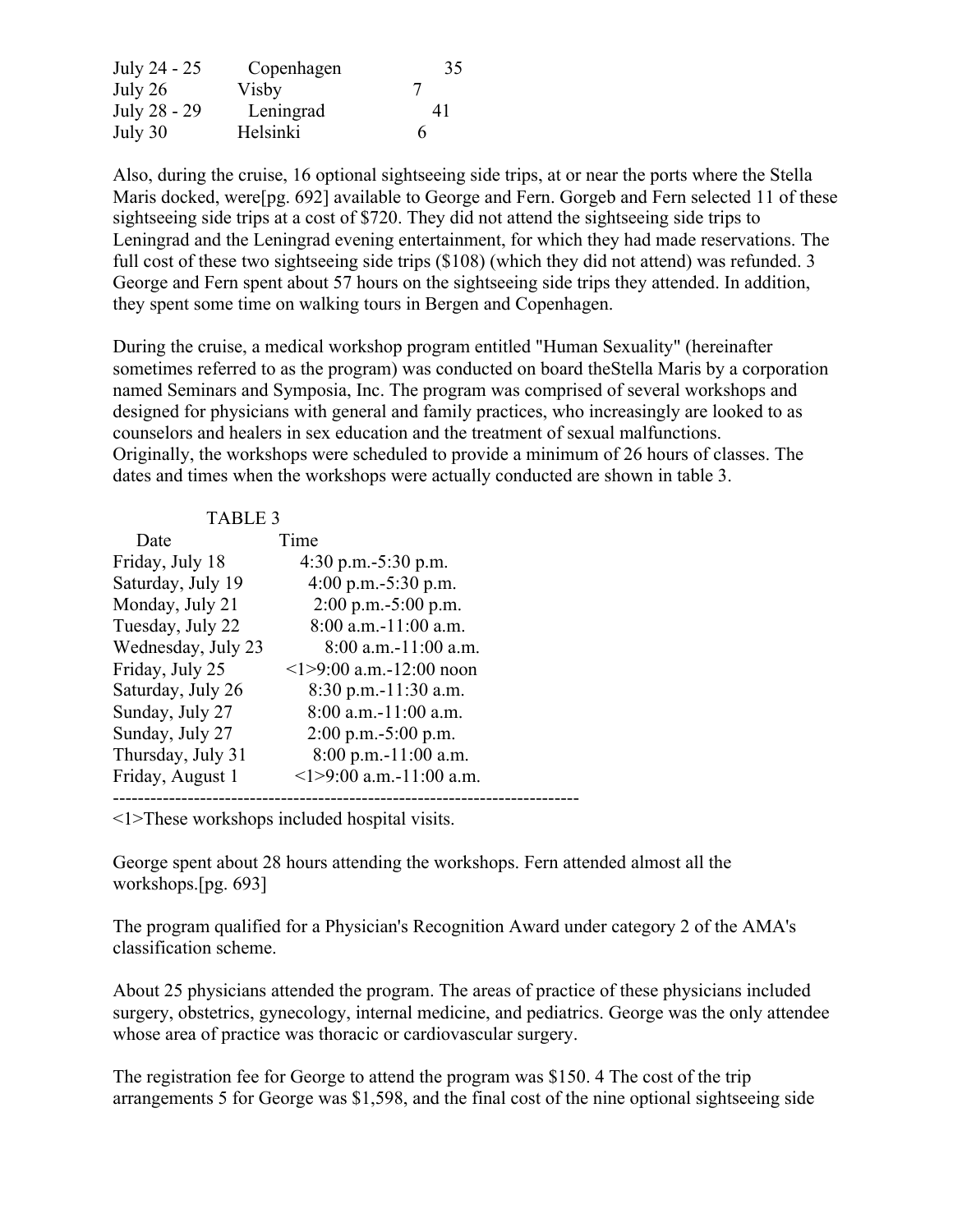trips which George and Fern attended was \$612 (see note 3 supra). Of the \$612 cost of the side trips, one-half (\$306) was attributable to the cost of the side trips for Fern.

The corporation paid \$2,318 for the trip arrangements (\$1,598) and side trips (\$720), and deducted \$2,210 (see note 3 supra) as travel expenses on its Federal corporate income tax return for its 1975 taxable year.

George and Fern did not include any amount of the total cost of the Scandinavian cruise and optional side trips (\$2,210) as an item of income on their 1975 joint Federal individual income tax return.

All of the workshops which George and Fern attended were related to the business of the corporation.

George and Fern intended the cruise to be primarily a vacation for them.

Acapulco Trip

During the period from December 4 through December 11, 1975, George and Fern stayed at the Condesa Del Mar Hotel (hereinafter sometimes referred to as the hotel) in Acapulco, Mexico. The hotel is a deluxe hotel with all the facilities usually found in a large, resort hotel. Travelling by airplane, George and Fern left New York and arrived at Acapulco on December 4, 1975, and left Acapulco and returned to New York on December 11, 1975.[pg. 694] During George's and Fern's stay at the hotel, they attended an economics seminar, sponsored by APPA and NARI, which was conducted at the hotel. The seminar lectures were scheduled to last about 16 hours. Thirteen lectures were grouped together and conducted during sessions which started in the mornings and lasted four 4 hours. When four lectures were scheduled during the 4 hour session, each lecture lasted about 1 hour. When three lectures were scheduled during the 4 hour session, each lecture lasted about one hour and 20 minutes. When two lectures were scheduled during the 4-hour session, each lecture lasted about 2 hours. The scheduled lecture dates, topics, and speakers are shown in table 4.

#### TABLE 4

| Date and Time                            | Topics (Speakers)                                           |  |
|------------------------------------------|-------------------------------------------------------------|--|
|                                          | Friday, December 5, 1975 1. A Look Back and A Look Ahead at |  |
| $9: a.m. - 1:00 p.m.$                    | Pension Legislation for the Self-Em-                        |  |
|                                          | ployed (Honorable Eugene J. Keogh and                       |  |
| Honorable George Smathers)               |                                                             |  |
|                                          | - HR 10 and How It Came                                     |  |
| About                                    |                                                             |  |
| - Employee Retirement In-                |                                                             |  |
| come Security Act of 1974                |                                                             |  |
| - Prospects for More Pen-                |                                                             |  |
| sion Legislation                         |                                                             |  |
| 2. Coping With Today's Stock Market (Mr. |                                                             |  |
| Walter Probst, Registered Representa-    |                                                             |  |
|                                          | tive of Merrill, Lynch, Pierce, Fenner &                    |  |
|                                          | Smith, New York City)                                       |  |
|                                          | - What Stocks We Like and                                   |  |
|                                          |                                                             |  |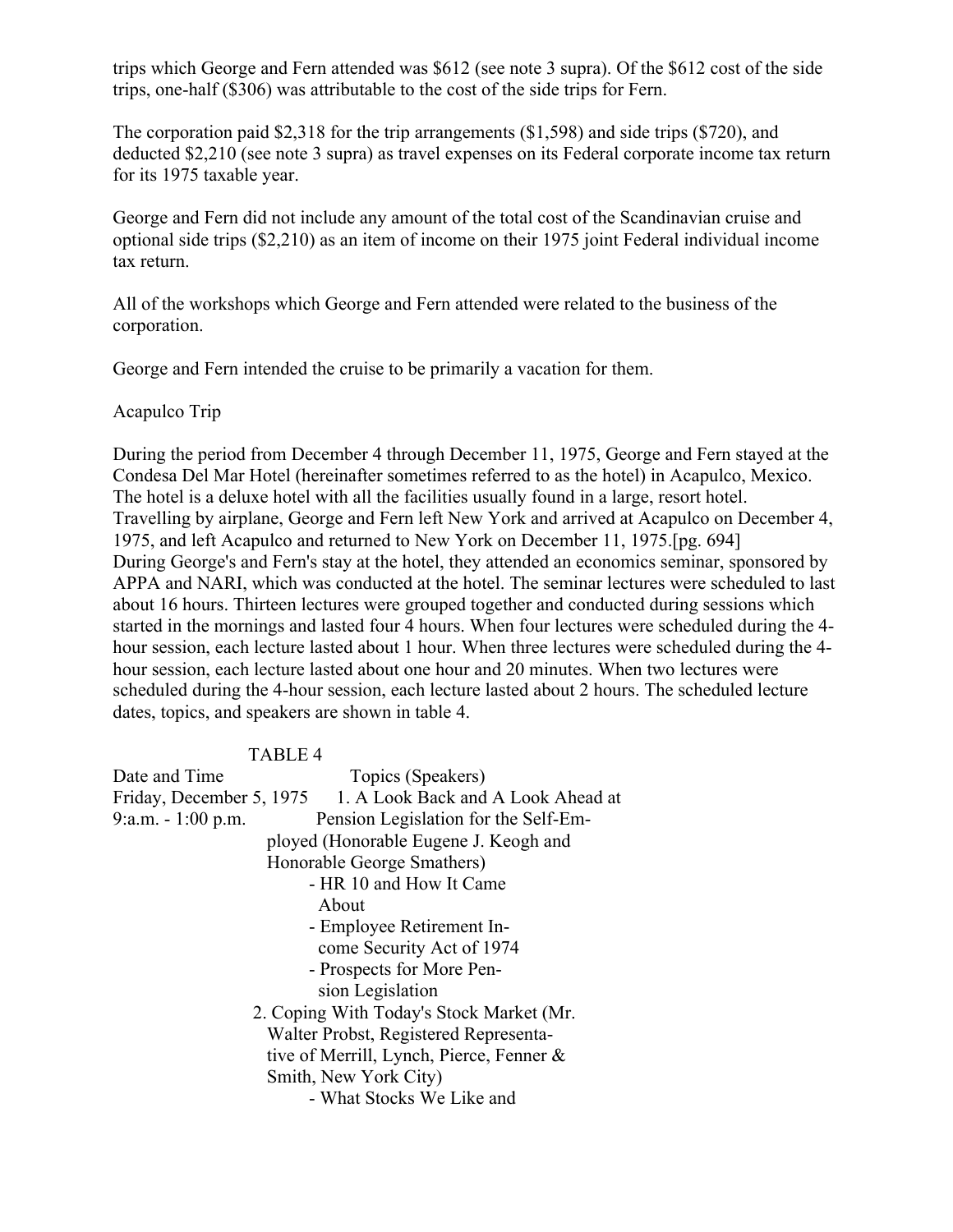Why Near Term Leaders Long Range Possibilities 3. Proper Management Can Make or Break your Practice and You (Mr. Ralph Bid dle, President, Physicians Management Service Corp., New York City) - Most Common Errors & Solutions To These Problems - Helpful Tips on Getting the Most Out of Your Em ployees

[pg. 695]

 4. Group Insurance Has Come of Age (Mr. George J. Arden, APPA Executive Direc tor and President, Physicians Planning Service Corp., New York City) Monday, December 8, 1975 5. The Implications of the New Pension 8:00 a.m. - 12:00 noon Reform Law (ERISA) (Mr. Marvin Ka mensky, Carlins & Kamensky, Chicago, Illinois) - How It Affects Those Par ticipating in Keogh Plans - How It Affects Those Who Are Incorporated - How It Affects the Deci sion About Whether or Not to Incorporate 6. Investing Your Retirement Funds (Mr. Walter Probst, Merrill, Lynch, Pierce, Fenner & Smith, New York City) - What Does the Prudent Man Do? - What Investments Are Right For You? Tuesday, December 9, 1975 7. Plan Now to Save on Your 1975 Federal 8:00 a.m. - 12:00 noon Income Tax Return (Mr. Ralph Biddle, President, Physicians Management Ser vice Corp.) - Line-by-line Review of Form 1040 - Maximizing All Your De ductions

8. Proper Estate Planning ...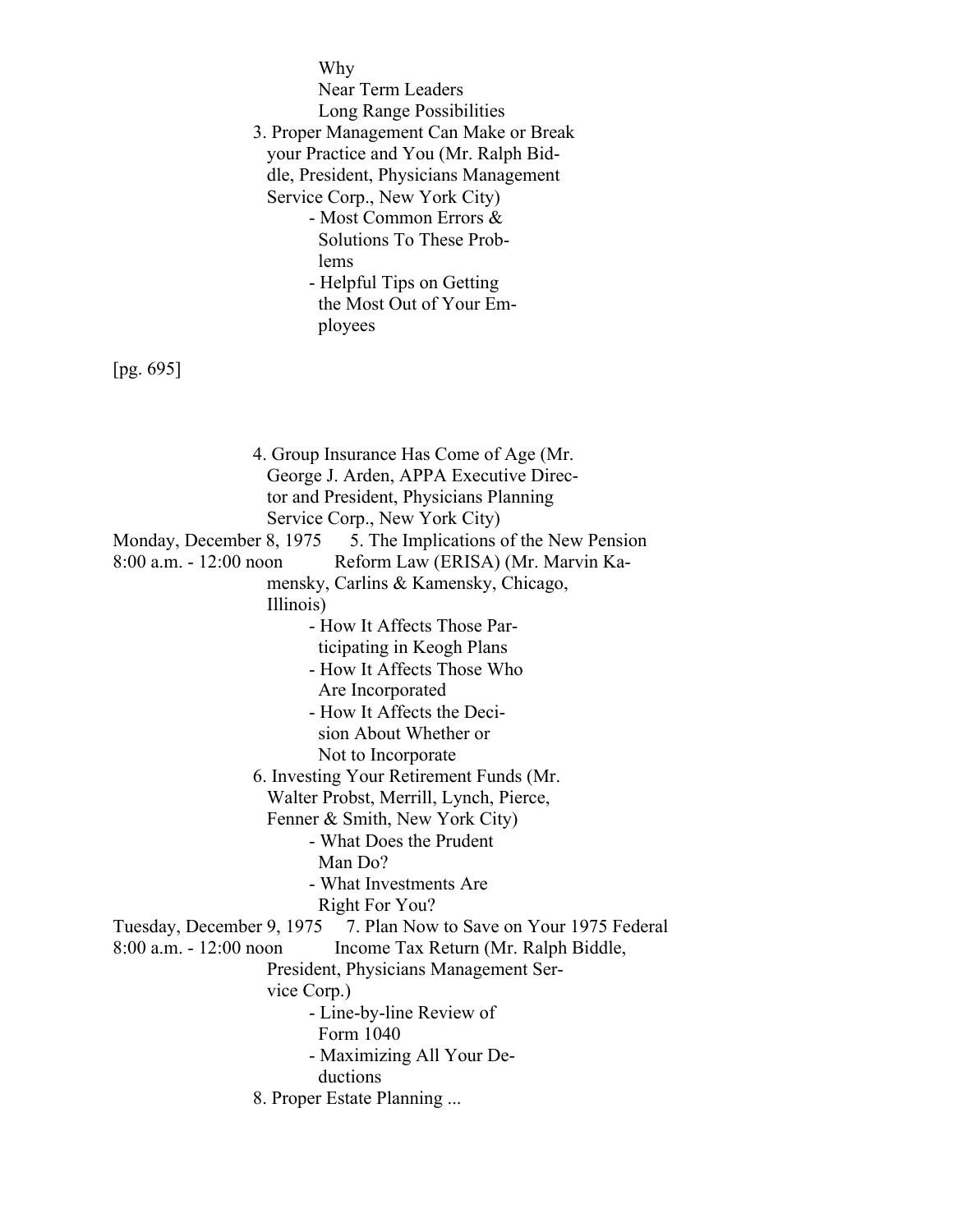... From The Lawyer's Point of View (Mr. Marvin Kamensky, Carlins & Kamensky) ... From The Insurance Agent's Point of View (Mr. Thomas Capehart, Re gional Vice President, Physicians Planning Service and Mr. Walter Schnee, Physicians Planning Ser vice Corp., Pasadena, California) [pg. 696] - The Need for Review - "Horror" Stories About What Not to Do 9. Other Common Money Market Invest ment Vehicles (Mr. Walter Probst, Mer rill, Lynch, Pierce, Fenner & Smith) - Bonds, Treasury Notes, CD's, etc. - The Effect of the New York City Financial Crisis on the Municipal Bond Market Wednesday, December 10, 1975 10. Can Congress Save The Country From 8:00 a.m. - 12:00 noon Going Collectivist? (Honorable Eugene J. Keogh) - How to Influence Your Congressman and Senator - How to Persuade the Vot ers 11. Sophisticated Investing: Advantages and Pitfalls (Mr. Walter Probst, Merrill, Lynch, Pierce, Fenner & Smith) - Commodities, Options, etc. 12. Collecting Collectibles (Mr. George Arden, APPA Executive Director and President, Physicians Plan ning Service Corp.) - Fine Art, Lithographs, Coins, etc. - How to Get Started and Stay Interested 13. Recapitulation: Your Chance to Ask One Final Question of Our Panelists (All Seminar Speakers)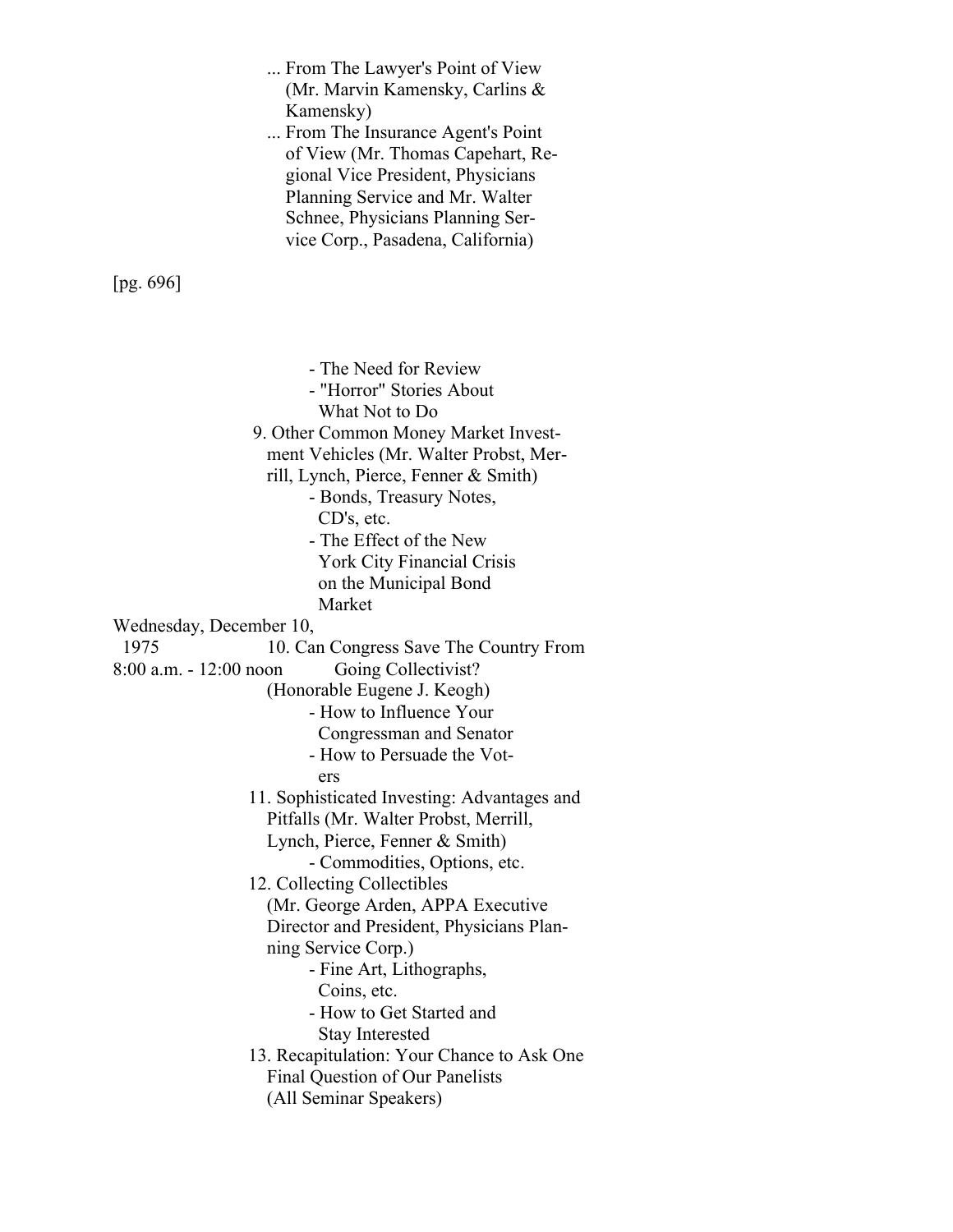George and Fern attended these lectures and took extensive notes.

Individual consultations with Ralph Biddle could be scheduled during the afternoons of December 5, 8, and 10. A separate hourly fee was charged for these consultations. George did not schedule any such appointments.[pg. 697]

George had never before been to Acapulco.

The registration fee for George to attend the economic seminar was \$75 and the registration fee for Fern, as a spouse of a member of APPA, was \$50. The cost of the trip arrangements 6 for George and Fern was \$778.

The Corporation paid \$903 for the trip arrangements (\$778) and registration fees (\$125), during its 1975 taxable year, 7 and deducted this amount as travel expenses on its Federal corporate income tax return for its 1975 taxable year.

George and Fern did not include any amount of the total cost of the Acapulco seminar (\$903) as an item of income on their 1975 joint Federal individual income tax return.

During lectures numbered 1, 2, 5, and 6 (table 4 supra), for a total of 6 hours, matters relating to employee plans were discussed. During lectures numbered 3 and 4 (table 4 supra), for a total of 2 hours, matters relating to the operation of the corporation's business were discussed. During the remaining 8 hours of lectures, matters relating primarily to the tax, estate, and financial planning of individuals were discussed.

George and Fern intended the trip to be primarily a vacation for them.

# **OPINION**

Respondent maintains that none of the expenses of the cruises and the Acapulco trip (except the seminar fee for the Scandinavian cruise, see note 4supra ) are deductible by the corporation under section 162(a). 8 [pg. 698]

Petitioners contend that all the expenses for which the corporation claimed deductions are deductible.

We agree in large part with respondent.

As a preliminary matter, we take note of the limited nature of the controversy. Respondent disallowed the deductions to the corporation, and included the amounts as dividend income to the individual petitioners, because (respondent maintains) the expenditures were primarily for the benefit of the individuals. Petitioners' focus is on the ordinary and necessary relationship of the activities to the corporation's trade or business. The parties agree that (1) the individual petitioners are required to include in income the amounts of any of the disputed expenses that we hold to be not deductible by the corporation under section 162, and (2) the individual petitioners are not required to include in income the amounts of any of the disputed expenses that we hold to be deductible by the corporation under section 162.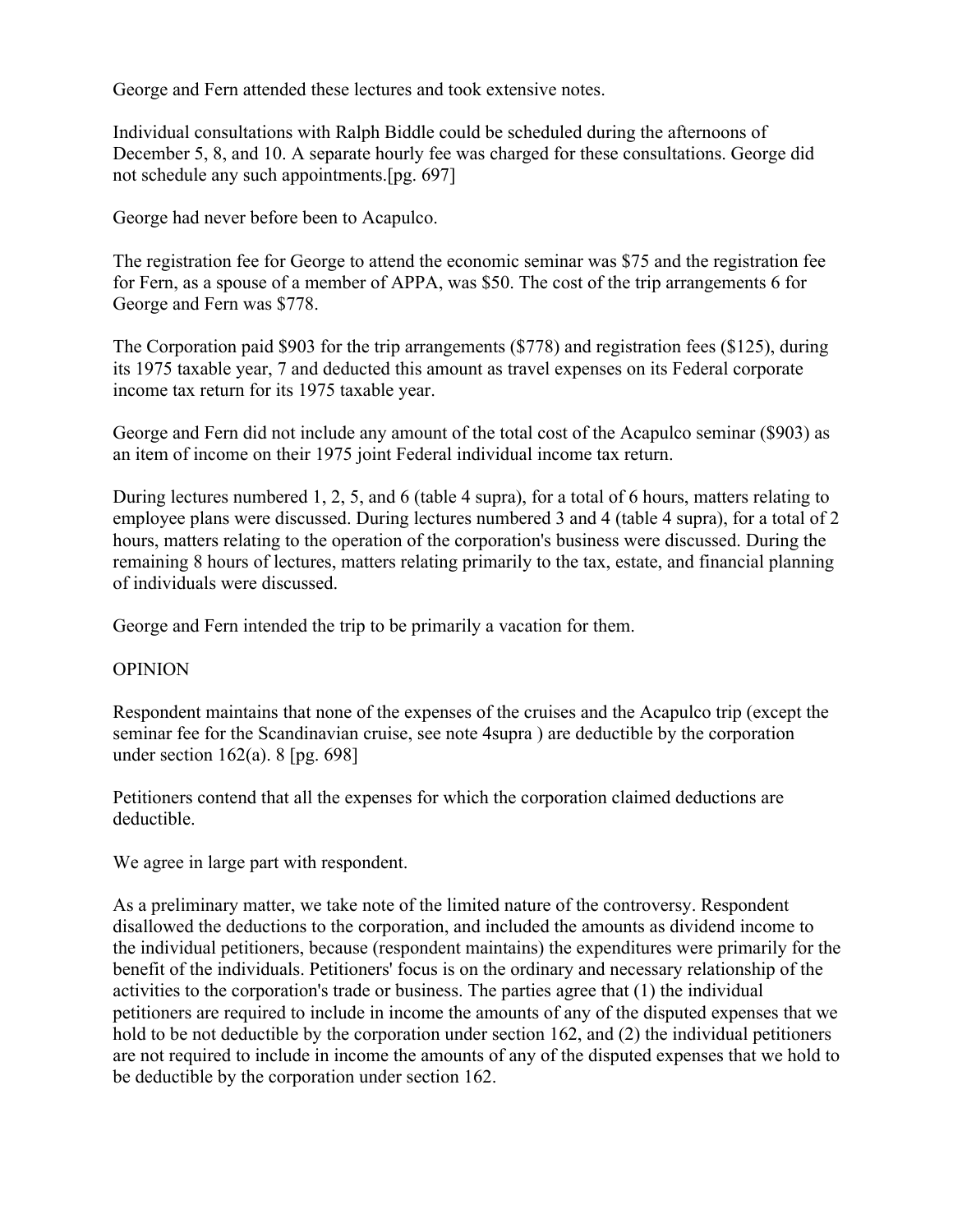Respondent does not contend that section 274 bars any of the claimed deductions. Petitioners do not claim that any of the disputed amounts are deductible by the corporation as additional compensation to George, and respondent does not maintain that these amounts would be unreasonable compensation. Also, petitioners do not contend that any of the amounts includable in the individual petitioners' income may be deducted by them as, for example, employee business expenses or section 212 investment expenses. See Magill v. Commissioner, 70 T.C. 465, 478-479 (1978), affd. without published opinion 651 F.2d 1233 (6th Cir. 1981). We have chosen, in the instant case, to adhere to the parties' view of the parameters of the controversy. See Estate of Fusz v. Commissioner, 46 T.C. 214, 215 n. 2 (1966). Section 162(a) allows a deduction for "all the ordinary and necessary expenses paid or incurred during the taxable year in carrying on any trade or business". Section 1.162-1(a), Income Tax Regs., provides the general rule that deductible business expenses "include the ordinary and necessary expenditures directly connected with or pertaining to the taxpayer's trade or business". Thus, to satisfy the requirements of section 162(a), an expense must be ordinary and necessary and have the requisite relationship to the taxpayer's business.[pg. 699]

# A. Caribbean Cruise

We have found, supra, that the corporation's sole business activity was the practice of medicine, and that, in carrying on this business, the corporation employed George and a receptionistsecretary. We have found also that the Corporation made contributions under a profit-sharing plan and a pension plan on behalf of its two employees. These contributions were made to the trust, of which George and Fern were the trustees.

Section 401(a) provides that a trust formed as part of a pension or profit-sharing plan by an employer for the exclusive benefit of the employer's employees or their beneficiaries "shall constitute a qualified trust" 9 if it meets a series of requirements. A qualified trust is, among other things, exempt from income taxes under subtitle A. Sec. 501(a). 10 Contributions paid under a qualified plan are deductible only under section 404(a); they expresssly are not deductible under sections 162 and 212. Sec. 404(a). However, as the regulations under section 404(a) recognize:

Any expenses incurred by the employer in connection with the plan, such as trustee's and actuary's fees, which are not provided for by contributions under the plan are deductible by the employer under section 162 (relating to trade or business expenses), or 212 (relating to expenses for production of income) to the extent that they are ordinary and necessary. [Section 1.404(a)-3(d), Income Tax Regs.]

Thus, to the extent that all or any part of the expenses in dispute were incurred by the corporation in connection with the pension plan or profit-sharing plan, or both, then these expenses may be deductible by the corporation. Welch v. Helvering, 290 U.S. 111 (1933); see, e.g., Rev. Rul. 68- 533, 1968-2 C.B. 190.

We have found, supra, that matters relating to employee plans were discussed at the seminar on the Caribbean cruise [pg. 700]during about 51/2 hours of lectures, out of a total of 17 hours of lectures.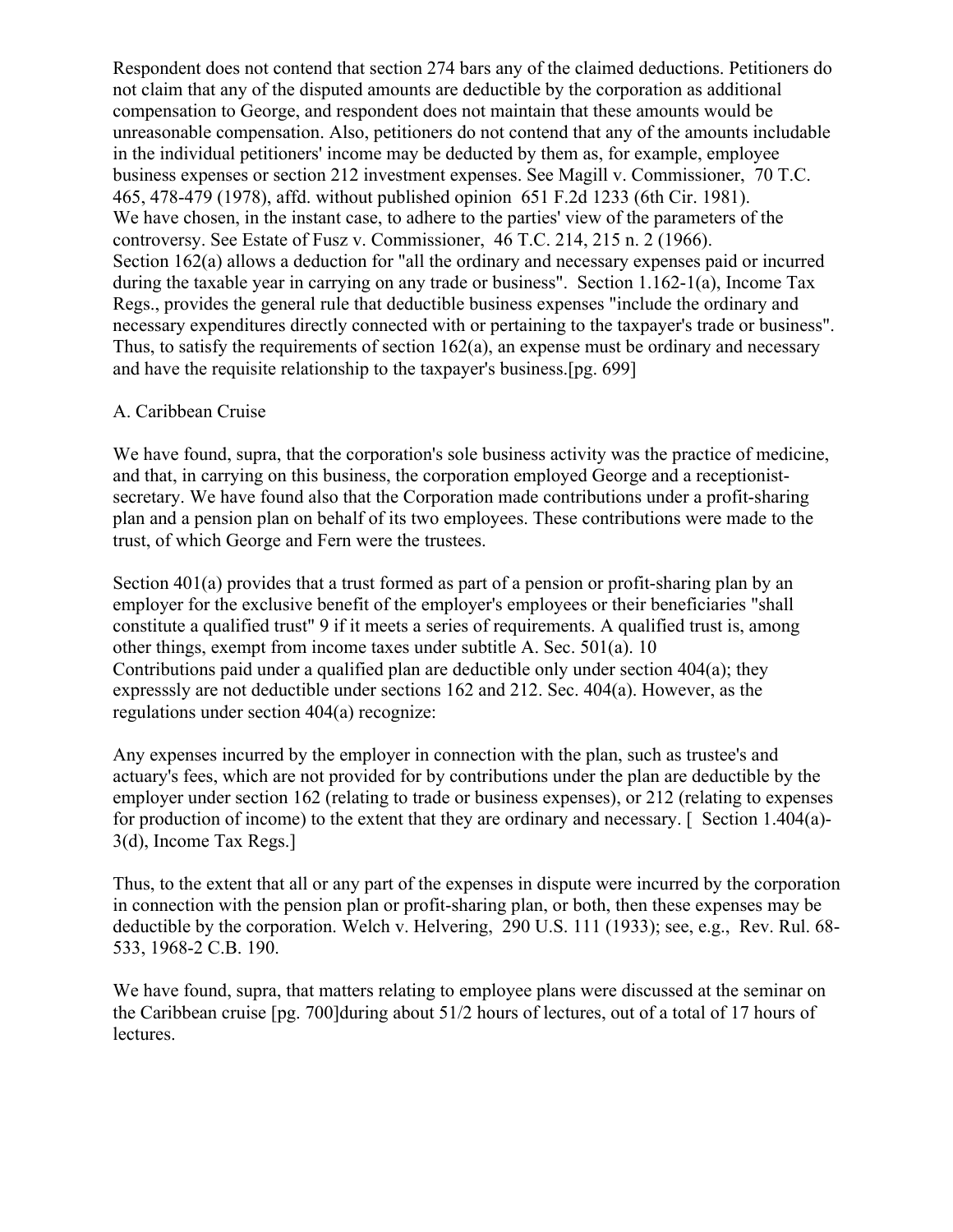The wide range of proposals, discussions, and modifications which ultimately led to the enactment of the Employee Retirement Income Security Act 11 (hereinafter referred to as ERISA) on September 2, 1974, spanned several years.

The Seminar at Sea was held during March 8 through March 16, 1974, which was before enactment of ERISA. However, in 1973, (1) four different congressional committees held hearings on versions of the bill that became ERISA, (2) the Senate passed its version of the bill, and (3) many people expected that far-reaching legislation would be enacted. H.R. 2 (which was enacted as ERISA) was passed by the House of Representatives on February 28, 1974. The Senate amended H.R. 2 to conform to its 1973 bill and passed the amended H.R. 2 on March 4, 1974. Thus, just prior to petitioners' Caribbean cruise, substantial legislative action had been taken in the direction of the Federal laws relating to employee plans.

In light of the changes in the law then under active consideration by the Congress (especially with regard to employers' obligations as to qualified employee plans), we have no doubt that it would have been appropriate for every employer maintaining such a plan to take steps to understand what was happening and how it should act to meet its potential new obligations. In fact, many organizations conducted seminars, workshops, institutes, classes, and other proceedings in order to educate employers and others as to their likely obligations and options. We conclude that the corporation's expenses with regard to those parts of the Caribbean cruise that concerned employee plans meet the statutory requirements that the expenses be both ordinary and necessary expenses of the corporation's trade or business. Welch v. Helvering, supra.

Both George and Fern were the only trustees of the trust and also the only officers of the corporation. We conclude that it was ordinary and necessary for the corporation to have both of them attend the seminar.

Respondent asserts that the corporation "was not in the business of making investments or in administering retirement [pg. 701]plans during the years in question. These were activities performed by the [trust], a distinct and separate entity from the [corporation]." From this, respondent apparently concludes that expenses to enable George and Fern to learn "about the duties of a fiduciary, investments or retirement plans" were not "ordinary, necessary or directly or proximately related to the conduct of the [corporation's] business".

This position is wholly at variance with the real world concerns of any prudent employer (especially in light of conditions in 1974) and at variance with the clear implications of sec. 1.404(a)-3(d), Income Tax Regs.

Having agreed with petitioners that there was some business-related expense for the Caribbean cruise, we now consider the tax treatment of the expenses for this cruise as a whole.

Generally, travel expenses connected with the attendance by a professional at a convention or professional meeting are deductible. Coughlin v. Commissioner, 203 F.2d 307 (2d Cir. 1953); Coffey v. Commissioner, 21 B.T.A. 1242, 1244 (1931). When, as in the instant case, the trip combines both business and personal activities, then the entity claiming the deduction (in the instant case, the corporation) must prove that the trip was primarily related to its trade or business. Sec. 162(a).Patterson v. Thomas, 289 F.2d 108 (CA5 1961); sec. 1.162-2(b)(1), Income Tax Regs.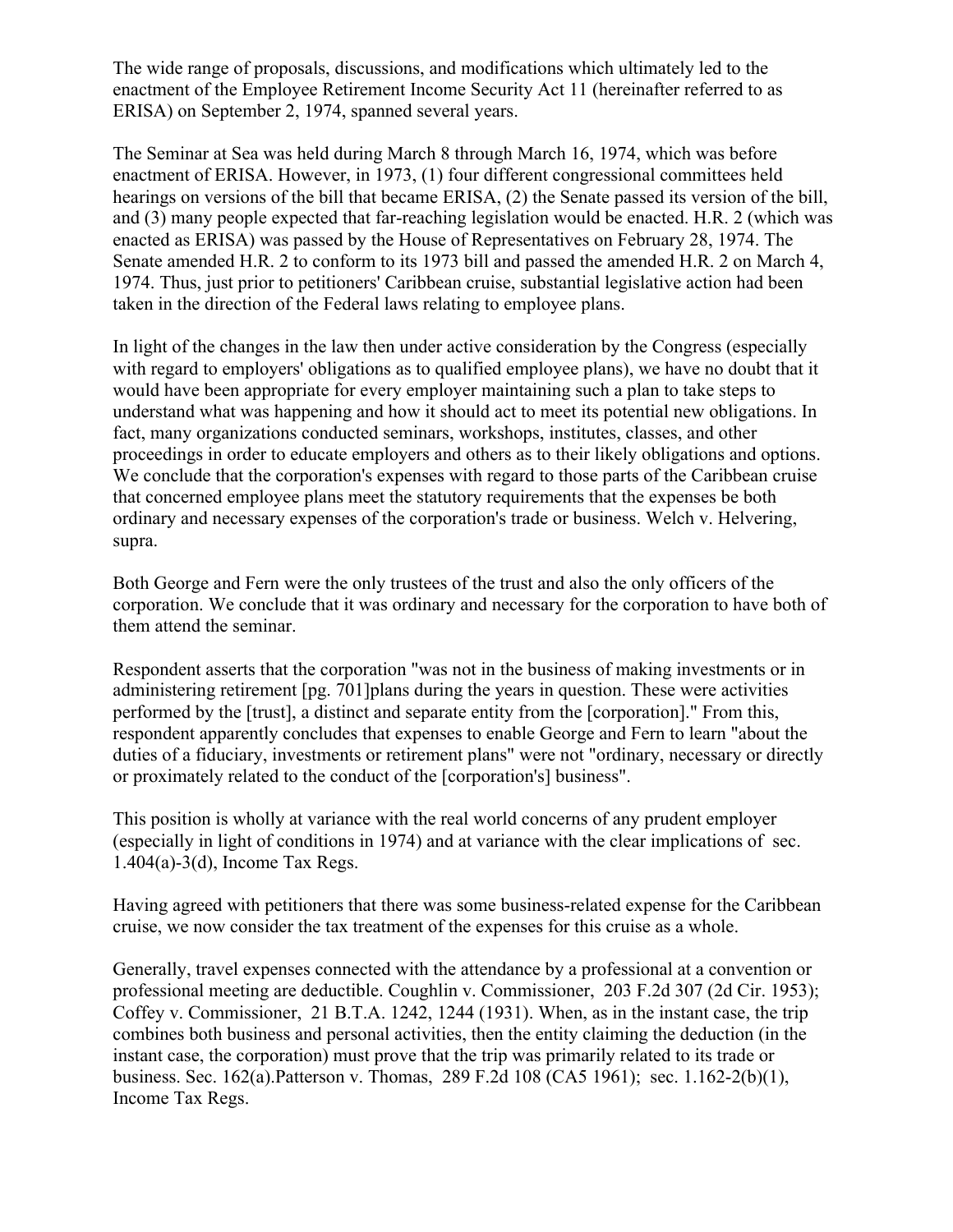Hoover v. Commissioner, 35 T.C. 566 (1961), is similar to the instant case. Hoover was a busy medical doctor. He discovered that Duke University School of Medicine was sponsoring a seminar to be held aboard a ship during a cruise. Hoover and his wife attended the cruise which lasted 18 days. During about 6 or 7 of these days, lectures were given; Hoover received a certificate indicating he had qualified for 25 hours of postgraduate education credit. The ship docked at such ports as Lisbon, Barcelona, Naples, and Palermo. At these ports Hoover engaged in sightseeing. Hoover claimed a deduction for his costs of the trip. ( 35 T.C. at 566-568.) This Court concluded that the cruise "was undertaken primarily for pleasure". (35 T.C. at 570.) The factors which influenced the Court included (1) the comparison between the length of the lectures (25 hours) and the length of the cruise [pg. 702](18 days), (2) the features of the ship, 12 (3) the nature of the ports of call and Hoover's sightseeing activities while ashore, (4) the availability of similar coursework at much less cost and in settings more conducive to learning, and (5) the fact that Hoover was not required to study or prepare for the lectures.

As to the Caribbean cruise, we note the following: (1) The lectures totalled 17 hours, of which only 51/2 hours related to the corporation's business. The cruise lasted 8 days. (2) The ship, theQE II, was in effect a floating luxury hotel with (as we noted in Hoover v. Commissioner, 35 T.C. at 570), "all the features desired by those bent upon enjoying a vacation." (3) The ship stopped at tourist ports in the Caribbean and at Port Everglades, Fla., at each of which George and Fern went sightseeing. They spent about as much time sightseeing as they did attending the total seminar, or about 3 times as much time sightseeing as they did at those seminar sessions that related to the corporation's business. (4) The record does not indicate whether George and Fern were expected to, or did, study or prepare for the lectures, nor does it indicate whether equivalent programs were available at lesser cost and in settings more conducive to study rather than vacation.

We conclude that the Caribbean cruise, during which the Seminar at Sea was conducted, was primarily a personal vacation for George and Fern.

Nevertheless, the corporation is entitled to deduct those expenses of the cruise which are properly allocable to the corporation's trade or business. Sec. 1.162-2(b)(1), Income Tax Regs. The deductible expenses are those that relate to the 51/2 hours of lectures as to employee plan matters.

Doing the best we can with an inadequate record, we hold that \$100 of the corporation's Caribbean cruise expenses is deductible by the corporation and not includable in income by George and Fern; the remainder of the expenses is not deductible by the corporation and is includable in income by George and Fern. Cohan v. Commissioner, 39 F.2d 540 (2d Cir. 1930); Boser v. Commissioner, 77 T.C. 1124, 1134 (1981), affd. by unreported order (9th Cir., Dec. 22, 1983); Hoover v. Commissioner,[pg. 703]35 T.C. at 570-571; Duncan v. Commissioner, 30 T.C. 386, 390 (1958).

# B. Scandinavian Cruise

George spent about 28 hours attending the workshops on the Scandinavian cruise. There seems to be no dispute that these workshops related the corporation's business. Respondent does not dispute the corporation's deduction of the \$150 fee to permit George to attend the workshops.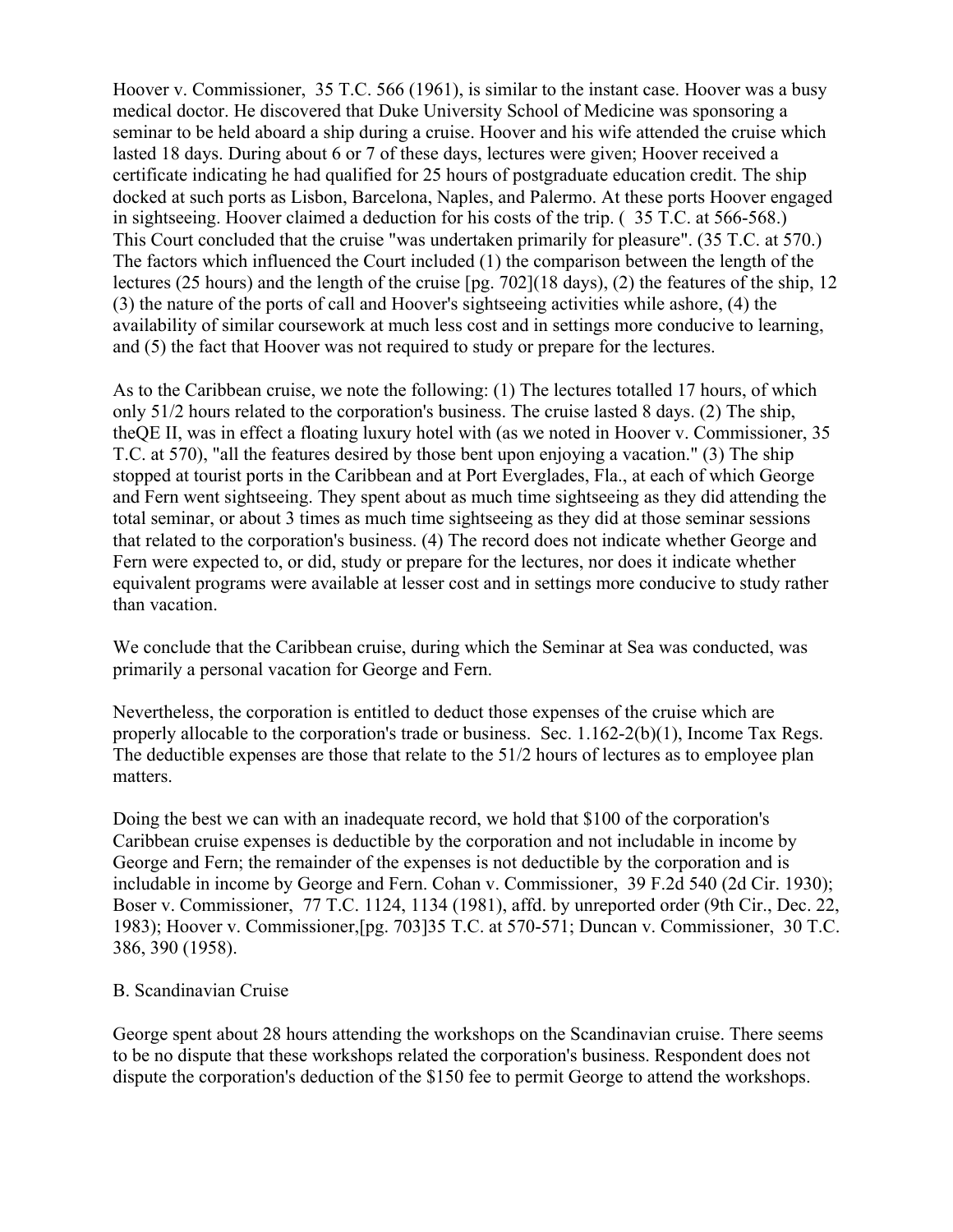The remaining dispute is as to the tax treatment of the corporation's payment of \$1,598 for trip arrangements (see note 5 supra) for George on the Scandinavian cruise.

As to the Scandinavian cruise, we note the following: (1) The workshops lasted 28 hours, but the cruise lasted 14 days. (2) The ship stopped at nine ports in the North Sea - Baltic Sea area. The cruise was geared to vacationing, as is shown by availability of 16 optional sightseeing side trips. George and Fern went on 9 of these side trips, each of which required an additional payment, and for which the corporation paid (and deducted) a net of \$612 in addition to the \$1,598 trip arrangements cost. George and Fern spent twice as much time on these side trips as George spent on the workshops. These side trips were in addition to the walking tours George and Fern took in Bergen and Copenhagen. (3) The program qualified only as a category 2 program-the lesser quality category-on the AMA's optional continuing medical education program. (4) The record does not indicate whether George was expected to, or did, study or prepare for the workshops, nor does it indicate whether equivalent programs were available at lesser cost and in settings more conducive to study rather than vacation. (There is information that a course was available in St. Louis, Mo., and program at Yale University, but no information as to comparability of content, cost, and convenience.)

We conclude that the Scandinavian cruise, during which the program was conducted, was primarily a personal vacation for George and Fern.

Nevertheless, the corporation is entitled to deduct those expenses on the cruise which are properly allocable to the corporation's trade or business. Sec. 1.162-2(b)(1), Income Tax Regs. The deductible expenses are those that relate to the 28 hours of workshops.[pg. 704] Doing the best we can with an inadequate record, we hold that \$250 of the corporation's disputed Scandinavian cruise expenses is deductible by the corporation and not includable in income by George and Fern (this is in addition to the \$150 registration fee, deduction of which has already been allowed by respondent, see note 4 supra); the remainder of the expenses is not deductible by the corporation and is includable in income by George and Fern. Cohan v. Commissioner, supra; Boser v. Commissioner, supra; Hoover v. Commissioner, supra; Duncan v. Commissioner, supra.

# C. Acapulco Trip

George and Fern spent 16 hours attending lectures on the Acapulco trip. Matters relating to employee plans were discussed at the seminar during about 6 hours of these lectures. By the time of the Acapulco trip, ERISA had been enacted, some of its provisions had taken effect, and others had delayed effective dates. For the reasons set forth in our discussion under A. Caribbean Cruise, supra, we conclude that the corporation's expenses, for George and Fern, with regard to those parts of the Acapulco trip that concerned employee plans are deductible by the corporation. For those same reasons, we reject respondent's contentions to the contrary.

In addition to the 6 hours of lectures on employee plan matters, George and Fern attended 2 hours of lectures on other matters relating to the operation of the corporation's business. Having agreed with petitioners that there was some business-related expense for the Acapulco trip, we now consider the tax treatment of the expenses foor this trip as a whole.

As to the Acapulco trip, we note the following: (1) The lectures totaled 16 hours, of which only 8 hours related to the corporation's business. The trip lasted 8 days. (2) George and Fern stayed at,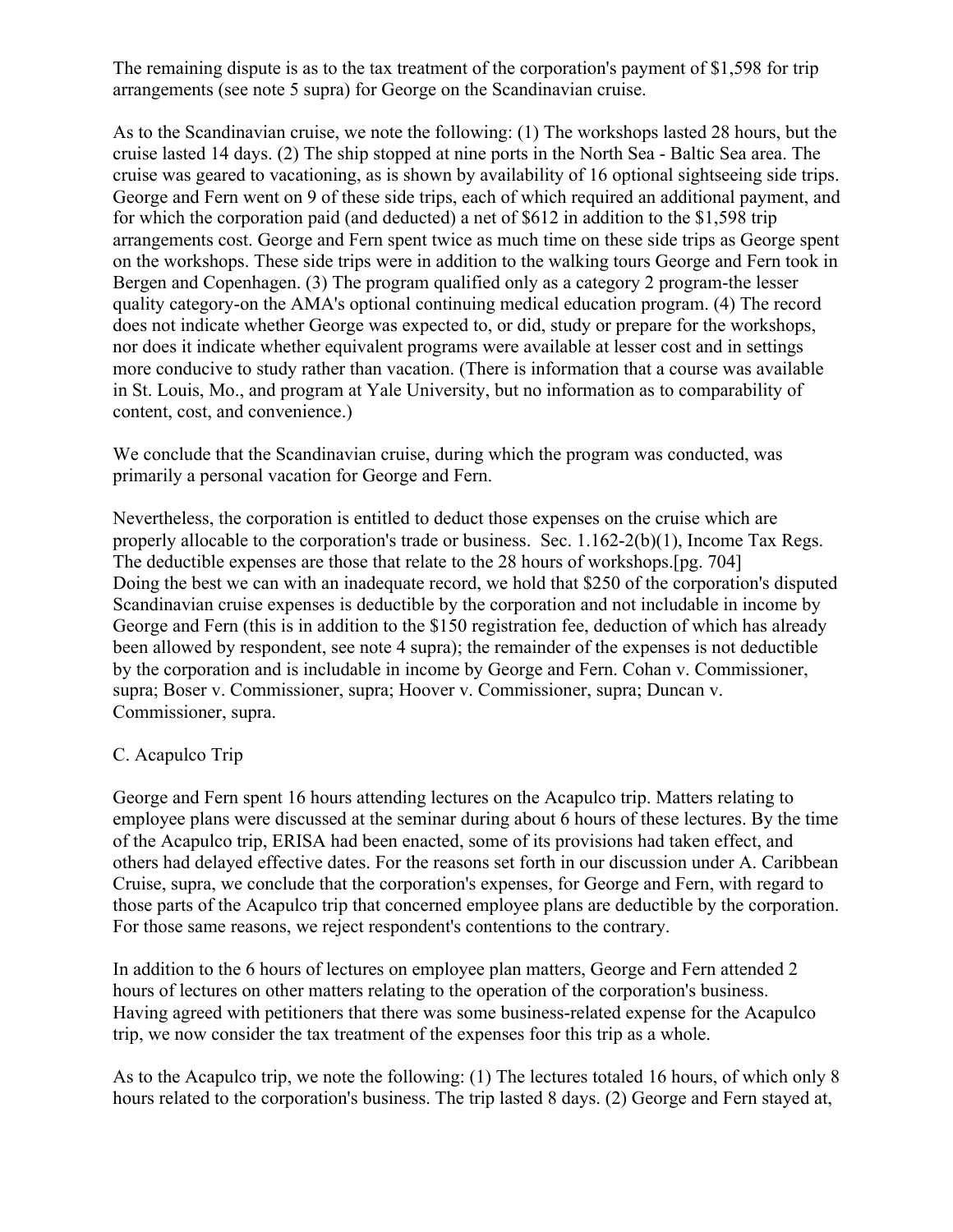and the seminar was conducted in, a deluxe hotel with all the facilities usually found in a large resort hotel. (3) Although individual consultations could have been scheduled for 3 of the 4 days on which lectures were conducted, neither George nor Fern scheduled any such consultations. As a result, all the afternoons were free for personal activities. (4) The record does not indicate whether George and Fern were expected to, or did, study or prepare for the lectures, nor does[pg. 705] it indicate whether equivalent programs were available at lesser cost and in settings more conducive to study rather than vacation.

We conclude that the Acapulco trip, in the course of which the seminar was conducted, was primarily a personal vacation for George and Fern.

Nevertheless, the corporation is entitled to deduct those expenses on the trip which are properly allocable to the corporation's trade or business. Sec. 1.162-2(b)(1), Income Tax Regs. The deductible expenses are those that relate to the 6 hours of lectures as to employee plan matters and 2 hours of lectures as to other matters relevant to the corporation's business.

Doing the best we can with an inadequate record, we conclude that \$200 of the corporation's Acapulco trip expenses is deductible by the corporation and not includible in income by George and Fern; the remainder of the expenses is not deductible by the corporation and is includable in income by George and Fern. Cohan v. Commissioner, supra; Boser v. Commissioner, supra; Hoover v. Commissioner, supra; Duncan v. Commissioner, supra.

To reflect the foregoing and the parties' concessions,

Decision will be entered under Rule 155.

1 Unless indicated otherwise, all section and subtitle references are to sections and subtitles of the Internal Revenue Code of 1954 as in effect for the years in issue.

2 The trip arrangements consisted of: (1) Air fare for George and Fern from New York to Bridgetown; (2) accommodations and meals for George and Fern on board the OE II; (3) transportation costs and landing fees at Bridgetown and New York; and (4) a fuel surcharge.

3 This amount was refunded to the corporation (which had paid the amount of the costs of the side trips, infra) before Oct. 31, 1975, the end of its 1975 fiscal year. Thus, the net cost of the sightseeing side trips was \$612.

4 The deductibility of this \$150 by the corporation is not disputed by respondent.

5 The trip arrangements consisted of: (1) Air fare for George from New York to Bergen, and from Stockholm to New York; (2) accommodations and meals for George aboard the Stella Maris; and (3) transportation and landing fees at Bergen and Stockholm.

6 The trip arrangements consisted of: (1) Round trip air fare for George and Fern between New York and Acapulco; (2) accommodations and meals for George and Fern at the hotel; and (3) transportation costs and landing fees at Acapulco.

7 The corporation paid this total in two payments of \$325 and \$578 on Aug. 27, 1975, and Oct. 6, 1975, respectively.